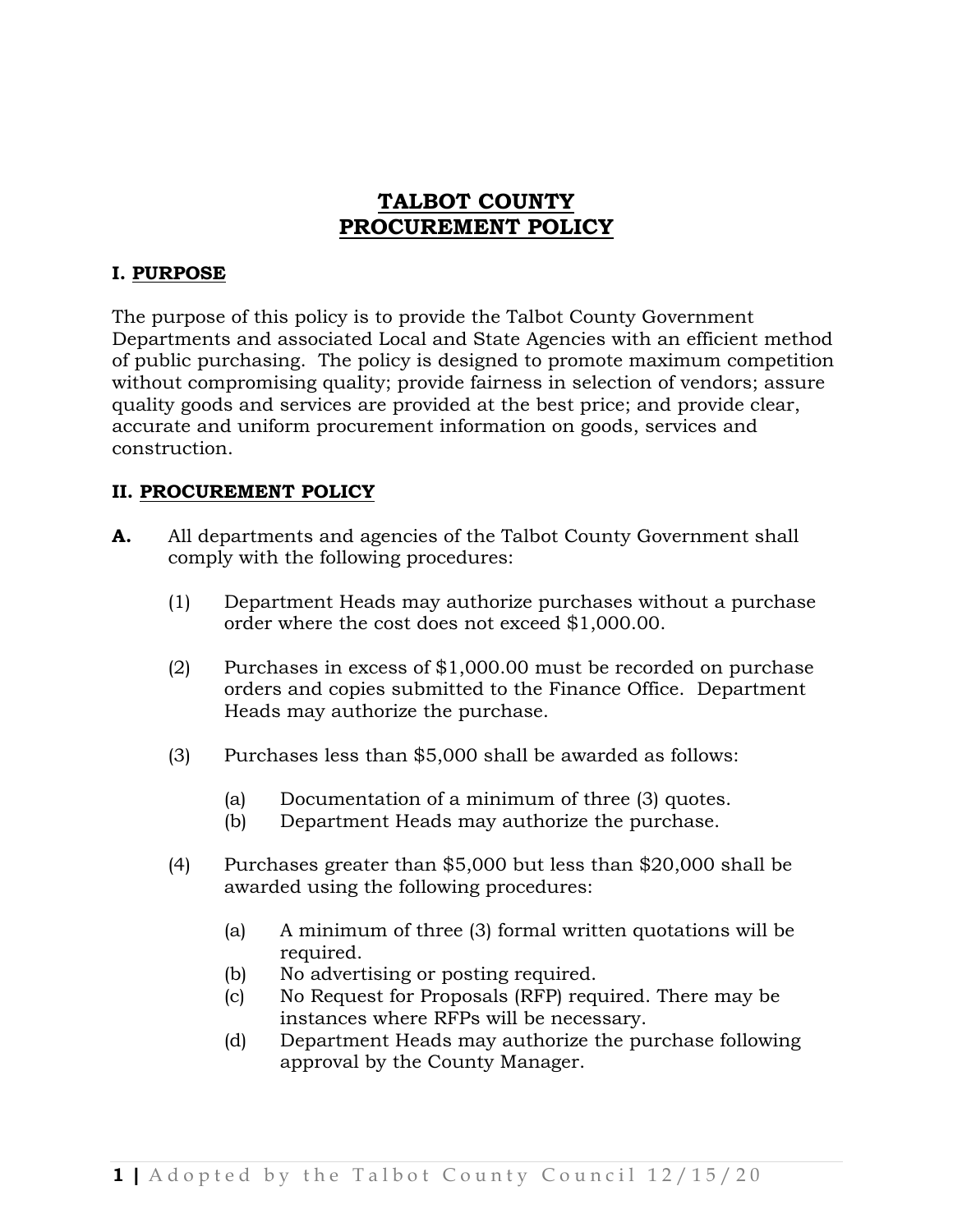- (5) Purchases from \$20,000 to \$40,000 will be awarded using the following procedures:
	- (a) A minimum of three (3) formal written quotations will be required.
	- (b) The County Manager may require that an RFP be issued.
	- (c) Department Heads may authorize the purchase following approval by the County Manager.
- (6) Purchase in excess of \$40,000 will be awarded using the following procedures.
	- (a) A RFP with specifications will be required.
	- (b) A written request from the Department Head to the County Manager recommending the awarding of the purchase.
	- (c) County Council approval of the expenditure.

## **B. Unauthorized Purchases**

Section 619 of the County Charter, specifically prohibits any County official or employee from purchasing or contracting for goods, services, or construction for which funds have not been appropriated by the County Council in the County Budget or associated local or State agency budgets.

## **III. SPECIAL PURCHASE REGULATIONS**

## **A. Professional Services Purchases**

- (1) Services provided by Physicians, Auditors, Architects, Engineers, Consultants, or other individuals or organizations possessing a high degree of technical skill are considered to be professional services.
- (2) Selection of professional services will be made in accordance with criteria set forth in the RFP or with other criteria deemed appropriate by the County Council.
- **B. Sole Source –** The County may award a contract or purchase by noncompetitive bid when there is only one known available qualified, and/or responsive source for the required purchase.

## **C. In-County Preference**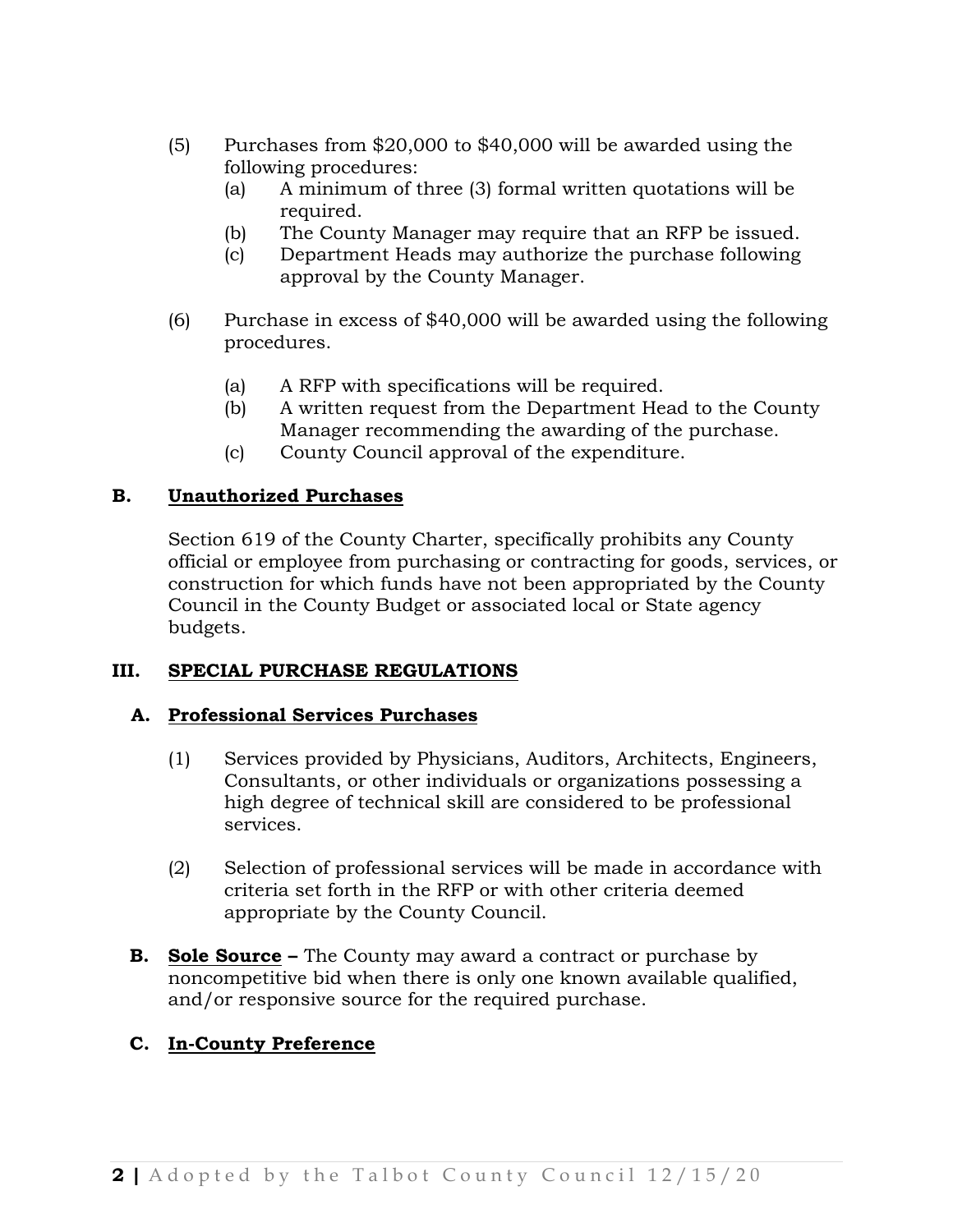- (1) Department Heads shall make an affirmative effort to give priority to Talbot County vendors when purchasing non-bid items. Lowest available price criteria may be waived in favor of business location.
- (2) The County Council reserves the right to show preference to local Bidders in the purchase, lease, or lease-purchase of goods, services, and construction. The amount of preference shall not exceed 2% of the amount of the bid. Any In-County Bidder in default on payment of any County or State tax shall not be eligible to receive preference until all taxes due are paid.
- **D. Service and Repair Contracts -** The County Manager may request individual proposals for service and repair contracts rather than follow the formal sealed bid process. The Department Head may request to continue existing vendor relationships in the selection process.
- **E. State, Federal or NACO Contracts** The bid process (II. A) does not apply to purchases made by the County under current State of Maryland, Federal Government, or NACO purchasing contracts. All County departments and agencies shall utilize contracts for all purchases unless a lower price can be obtained elsewhere. Department Heads are encouraged to research other contracts for services which may allow for piggyback by the County.
- **F. Services Set By Law** Services for which the rate or price is fixed by an authorized public authority shall be purchased without competitive bidding.
- **G. Lease Purchases** Equipment may be acquired through leasepurchase agreements. A purchase option in a lease (excluding a lease for real property) may be exercised only if the lease containing the purchase option was awarded under competitive bidding procedures, or a State, local, or national contract, or the supplier of the leased equipment or facility is the only vendor that can meet the County's requirements.
- **H. Leasing Real Property** Leases for real property shall be made through direct negotiation by the County Manager (or his designee) and are not subject to the provisions of this policy. Leases for real property shall be approved by the County Council.

#### **IV. EMERGENCY PURCHASES**

 **A.** The Department Head shall contact the County Manager to obtain approval for emergency purchases.